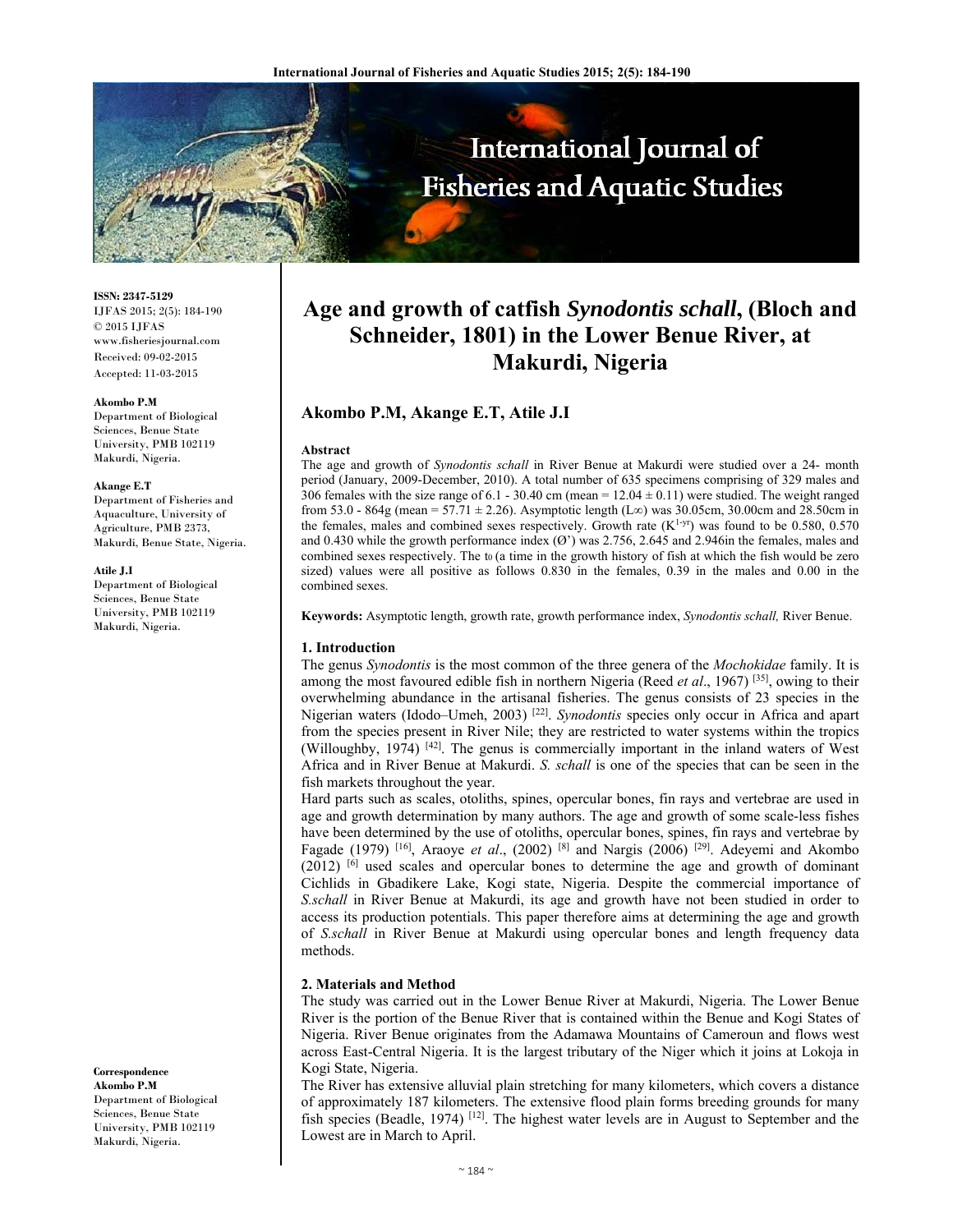# **2.1 Sampling method**

The *S. schall* specimens were purchased from fishermen at Wadata fish landing site, Makurdi, which is one of the landing sites on the bank of River Benue. The fishes were caught with gill nets, cast nets, hooks and lines as well as other fishing gears. They were procured fortnightly for 24 months and transported to the Biology Laboratory in Benue State University, Makurdi for identification and measurements. Identification was done using the keys by Reed *et al*., (1967) [5,  $30$ ] Holden and Reed (1972)<sup>[21]</sup>, Babatunde and Raji (1998)<sup>[9]</sup> and Idodo-Umeh (2003) [22].

## **2.2 Length-Weight Measurements**

The standard lengths (SL) of the fish samples were measured using a measuring board. The anterior tip of the fish was placed against a stop at the beginning of the measuring scale with its mouth closed. SL was taken as the length from the tip of the fish's snout to the end of the caudal peduncle and this was measured to the nearest 0.1 centimeter. The total weight (TWT) was measured using a digital electronic weighing balance (Adam AFP 4100L). This was read to the nearest 0.1 gramme.

#### **2.3 Sex determination**

The different sexes of *Synodontis* species were identified after dissection. Thus the fishes were dissected and the gonads were inspected using the keys of Nikolsky  $(1963)$ <sup>[27]</sup>. According to him, in the young males, testes are thin, thread like with very small projections, whitish in colour and extend to about 1/3 of the abdominal cavity. In adult males, the testes are creamy in colour with very conspicuous granules. The young females have thin, pink to white tubular gonads occupying about 1/5 of the abdominal cavity. In adult females, that are about to spawn eggs are readily discernable in the ovaries which increase in size and fill most of the abdominal cavity (Bagenal, 1978; Halim and Guma'a, 1989) [10, 19].

## **2.4 Length-Weight relationship (LWR)**

The LWR of the fishes were calculated using the equation

$$
W = aL^{b} - \cdots - \cdots - \cdots - (1)
$$

Where  $W =$  the observed total weights of the fishes.

$$
L
$$
 = the observed standard lengths.

**a** and **b** are constants (Bagenal, 1978) [10].

*b* is the slope usually between 2 and 4 and *a* is the intercept on the length axis (Bagenal, 1978) <sup>[10]</sup>. The logarithmic transformation of the equation (1) gives a straight line relationship.

$$
Log W = Log a + b Log L.
$$

When **Log**<sup>10</sup>W is plotted against **Log**<sup>10</sup>L, the regression coefficient is **b**, and **Log a** is the intercept on the Y axis.

### **2.5 The Condition Factor (K)**

The condition factor  $(K)$  was computed from the equation:

$$
K=\frac{100W}{L^b}-\cdots-(-2)
$$

Where  $W =$  the observed total weight for each fish.  $L =$  the observed standard length for each fish. K= the Condition Factor (Bagenal, 1978)  $[10]$ .

## **2.6 Age and Growth**

In aging, opercular bones were used in conjuntion with length frequency, length-weight relationships, length at age and Von Bertallanffy's growth model available in LFA/FiSAT computer programmes.

Treatment of the opercular bones was done as in Nargis (2006) [29]. The left opercular bones from the specimens were removed using a knife and immediately put in hot water for 2- 3 minutes and washed. The bones were allowed to dry, then put in numbered envelopes and stored. The age rings on the boneswere observed under a microscope projector to detect the growth marks.

Photographs of clear growth marks were made, and the opercular radius and the radius of the growth marks were measured.

 Scatter diagrams of opercular radii against fish length were made. This relationship is always linear, but does not intercept at the origin, therefore back calculations of the length at

specific ages were computed using the formula:

$$
\ln = \frac{\sin(1-a)}{s}
$$

Where

 $Ln = length of fish when annulus "n" was formed$ l= length of fish when opercular sample was taken

Sn= radius of annulus "n"

S= total opercular radius

a= intercept at the length axis

(Bagenal, 1978[10]; Araoye *et al*., 2002) [8].

The maximum distance between the centre of the bone and its margin was taken as the length of the bone. The relationship between bone length (Y) and SL (X) was established and the age groups were considered as  $0+$ ,  $1+$ ,  $2+$ ,  $3+$  etc. The yearly increase in length for each of the age groups was found by subtracting the mean length of each group from the next older age groups.

The growth parameters describing the fish populations were estimated from length frequency,length-weight relationships, and length at age using the Bhattacharya's,Von Bertallanffy's,Powell-Wetherall and Ford-Walford methods. All of these are available in the length frequency based stock assessment computer software programme FiSAT II (1996).

#### **2.7 Length at Age**

The length at age was calculated using the Von Bertallanffy's growth model in the LSA/FiSAT computer programmes.

The Von Bertalanffy's growth model of (1957) described growth curves as expressed by the formula:

$$
L(t) = L_{\infty}(1-e^{-k(t-t_0)})
$$

Where $L(t)$  = length at age t

 $L_{\infty}$  = asymtotic or maximum attainable length, assuming fish growth is indefinite.

 $k =$  rate at which the asymtotic length is approached.

 $t<sub>o</sub> = a$  time in the growth history of fish at which the fish would be zero sized.

e = exponential and

 $t = age$  in years.

Growth curves were fitted to the Von-Bertalanffy model and tested with Walford plots (Ricker, 1975) [37]. From the Walford plots, trials L∞ were obtained.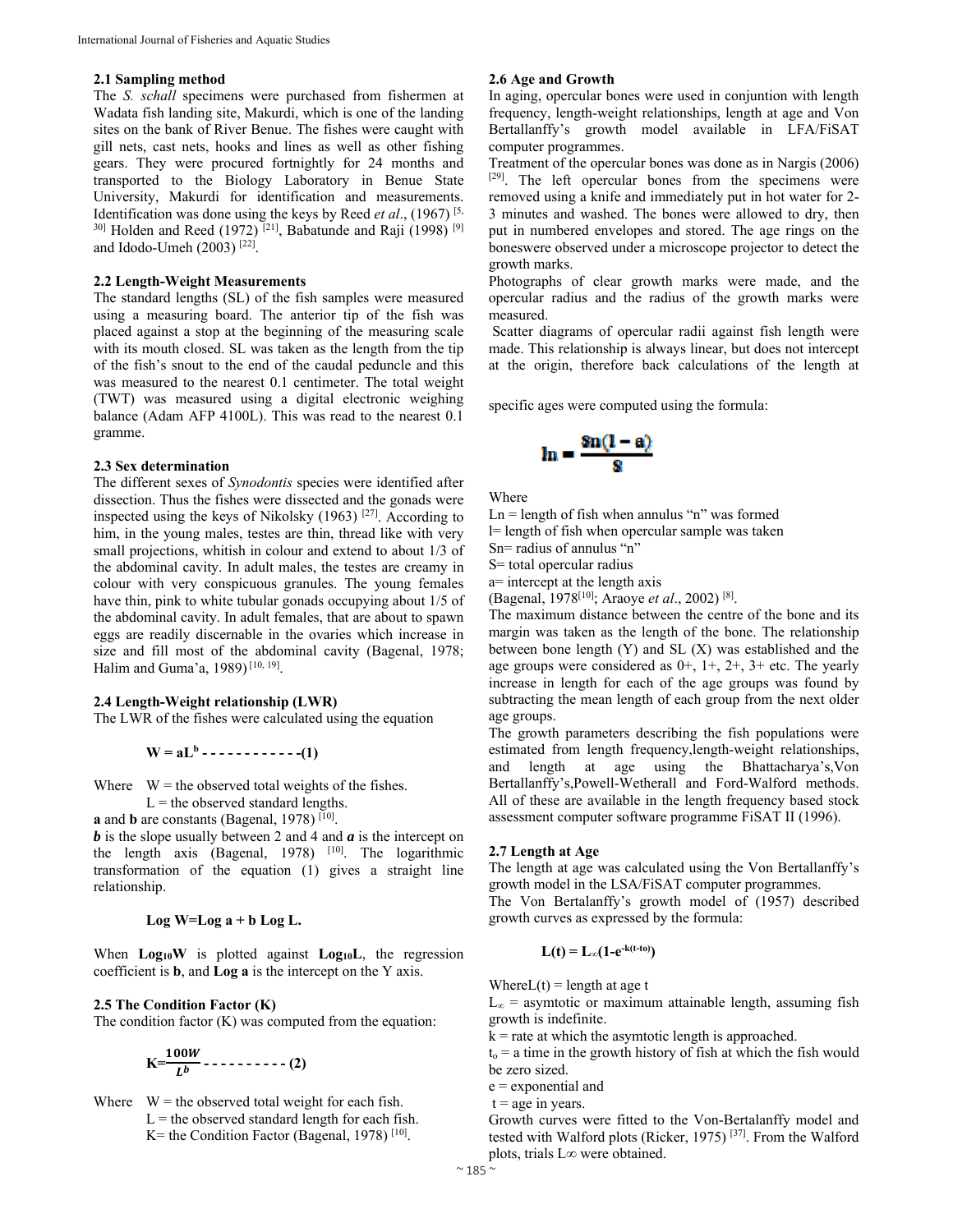From the trial L∞, five values were obtained by successive addition of 1 to the trial L∞ twice and subtraction of 1 twice from it. Trial plots of ( $L<sup>\infty</sup>$  -Lt) against age were done using the method of Ricker (1975)  $[37]$ , where the line of best fit was selected by eye to obtain the true L∞.

The gradient Log<sub>e</sub> L∞ + Kt<sub>0</sub>, is the intercept, then

Y - intercept - Loge Los к  $t_0 =$ 

K is the gradient of the line of best fit from the trial plots of Log<sub>e</sub> (L∞ - Lt) against age.

By these the Von-Bertalanffy growth parameters L∞, K and  $t_0$ were obtained.

# **2.9 Growth Performance Index**

The growth performance index ∅'(Phi-Prime) was calculated using the formula of Pauly and Munro  $(1984)$  [34].

∅**' = LogK + 2LogL∞.**

Where, K and L∞ are parameters of VBGF.

## **3. Results**

A total number of 635 specimens of *S.schall* comprising of 306 females and 329 males were examined. The results of the morphometric, growth parameters and mortalities were as shown in table1.

**Table 1:** Morphometric and Growth Parameters of *S.schall* in the Lower River Benue at Makurdi.

|                              | <b>SEX</b>           |                      |                               |  |  |  |
|------------------------------|----------------------|----------------------|-------------------------------|--|--|--|
| <b>PARAMETER</b>             | ¥                    | 3                    | <b>COMBINED</b><br><b>SEX</b> |  |  |  |
| No. Sex Ratio                | 306                  | 329<br>1.1           | 635<br>1:1.1                  |  |  |  |
| Length Range (cm)            | $6.6 - 30.4$         | $6.1 - 21.5$         | $6.1 - 30.4$                  |  |  |  |
| Mean Length $(cm) \pm$<br>SЕ | $12.29 \pm$<br>0.175 | $11.81 \pm$<br>0.134 | $12.04 \pm 0.110$             |  |  |  |
| Weight Range (g)             | $8.4 - 864.5$        | $5.3 - 406.9$        | $5.3 - 864.5$                 |  |  |  |
| Mean Weight $(g)$ ±<br>SE    | $63.37 \pm$<br>4.04  | 52.36 $\pm$<br>2.14  | $57.71 \pm 2.26$              |  |  |  |
| a                            | $-1.0458$            | $-1.0198$            | $-1.2072$                     |  |  |  |
| h                            | 2.5290               | 2.4979               | 2.6749                        |  |  |  |
| $\mathbf{r}$                 | 0.9333               | 0.9308               | 0.9411                        |  |  |  |
| $\rm K^1$                    | 2.874                | 2.838                | 2.855                         |  |  |  |
| $L\infty$ (cm)               | 30.05                | 30.00                | 28.50                         |  |  |  |
| $K(^{1-yr})$                 | 0.580                | 0.570                | 0.430                         |  |  |  |
| $t_0$ (cm)                   | 0.830                | 0.330                | 0.000                         |  |  |  |
| Ø                            | 2.756                | 2.645                | 2.946                         |  |  |  |

 $a =$  *intercept on x-axis, b = slope, r = Coefficient of Regression, K<sup>1</sup> = Condition Factor, L* $\infty$  = *Asymptotic length, K = Growth curvature, to = length at time 0, Ø = Growth performance index.* 

The correlation coefficient **r** for the females, males and combined sexes were positively correlated at 0.05% level (p<0.5%), while the regression coefficient **b** were all below 3 indicating a negative allometric growth pattern as shown in table 1 above..

The fishes were in good condition throughout the period of study with the average  $K^1$ values of 2.874, 2.838 and 2.855 in the females, males and combined sexes respectively. The asymptotic lengths (L∞) from the Walford plots were 30.05cm, 30.00cm and 28.50cm for the females, males and combined sexes respectively. Growth rate  $(K^{1-yr})$  was slightly

higher in the females (0.580) than the males (0.570), though there was no significant difference ( $p > 0.05$ ) between the two. The growth performance indices  $(\overline{Q})$  were 2.756, 2.645 and 2.946 for the females, males and combined sexes respectively. This was also slightly higher in the females than the males without a significance difference ( $p > 0.05$ ).

The photographs of the opercular bones of a two year  $(2+)$  and five year (5+) are shown in plates 1 and 2 respectively. The periods of slow growth are represented by the dark bands, while the periods of faster growth are represented by light bands which are wider. The growth marks were observed between July and October when water level was high due to the flood. As can be seen by the wider gaps in the first year, growth is rapid in the first year and slows down gradually in the subsequent years.

The relationship between the standard length and opercular radii for the females, males and combined sexes are presented in figures 1-3 below. The relationship is linear, but does not intercept at the origin. Therefore, back calculations of the length at specific ages were calculated (Table 3 below).



**Plate 1:** Opercular Bone of Two Year *S.schall*



**Plate 2:** Opercular Bone of Five Year *S.schall*



**Fig 1:** Opercular-Standard Length Relationship of *S.schall* – Female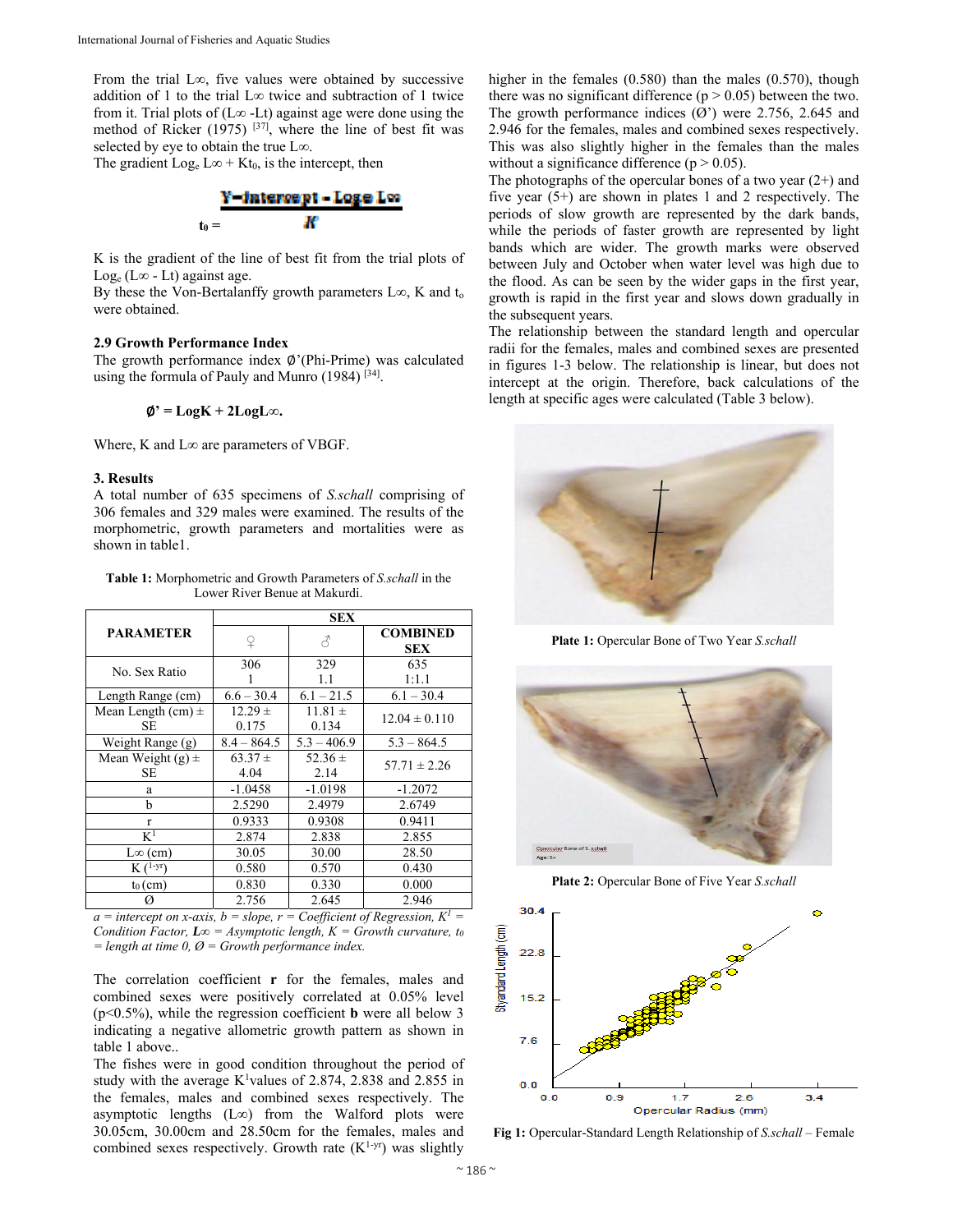



**Fig 3:** Opercular-Standard Length Relationship of *S. schall* - Combined Sexes

**Fig 2:** Opercular-Standard Length Relationship of *S. schall* – Male

The slope relationship is described by the regression equations in table 2 which are all positive.

**Table 2:** Regression Equations for the Opercular Radius-Standard Length Relationship of *Synodontis schall* in the lower River Benue at Makurdi.

| <b>Regression Coefficient (r)</b> | <b>Regression Equation</b>     |               | Sex                                   | <b>Species</b>                 |
|-----------------------------------|--------------------------------|---------------|---------------------------------------|--------------------------------|
| 0.9371                            | $SL = 1.5279 + 8.7105$ OR      | 306           |                                       | .schall                        |
| 0.9296                            | $SL = 1.8049 + 8.4237$ OR      | 329           |                                       |                                |
| 0.9327                            | $SL = 1.6735 + 8.5662$ OR      | 635           | Combined                              |                                |
|                                   | $\sim$ $\sim$ $\sim$<br>$\sim$ | $\sim$ $\sim$ | $\sim$ $\sim$<br>$\sim$<br>$\sim$ 1.1 | $\sim$ $\sim$ $\sim$<br>$\sim$ |

SL = Standard Length, OR = Opercular Radius,  $\varphi$  = Female,  $\varphi$  = Male.

| <b>Sex</b>               | Age  | No of Fish               | Length at Age |       |                |                |                |                |
|--------------------------|------|--------------------------|---------------|-------|----------------|----------------|----------------|----------------|
|                          |      |                          | L0            | L1    | L <sub>2</sub> | L <sub>3</sub> | L <sub>4</sub> | L <sub>5</sub> |
| $\overline{\mathcal{S}}$ | $0+$ | 7                        | 5.98          |       |                |                |                |                |
|                          | $1+$ | 207                      |               | 6.55  |                |                |                |                |
|                          | $2+$ | 96                       |               | 6.04  | 6.55           |                |                |                |
|                          | $3+$ | 11                       |               | 7.53  | 11.81          | 13.68          |                |                |
|                          | $4+$ | 13                       |               | 10.06 | 16.76          | 20.36          | 21.85          |                |
|                          | $5+$ | $\overline{\phantom{a}}$ |               |       |                |                |                |                |
| Mean                     |      |                          | 5.98          | 7.55  | 11.71          | 17.02          | 21.85          |                |
| Av. Ann. Increment       |      |                          | 5.98          | 1.57  | 4.16           | 5.31           | 4.83           |                |
| % Growth Increment       |      |                          | 9.33          | 2.45  | 6.47           | 8.28           | 7.53           |                |
|                          | $0+$ | 10                       | 5.98          |       |                |                |                |                |
|                          | $1+$ | 157                      |               | 6.04  |                |                |                |                |
|                          | $2+$ | 102                      |               | 6.94  | 10.42          |                |                |                |
|                          | $3+$ | 12                       |               | 7.90  | 12.76          | 14.55          |                |                |
|                          | $4+$ | 19                       |               | 11.03 | 18.34          | 22.73          | 24.72          |                |
|                          | $5+$ |                          |               | 6.98  | 17.94          | 23.92          | 26.91          | 27.91          |
| Mean                     |      |                          | 5.98          | 7.78  | 14.87          | 20.40          | 25.82          | 27.91          |
| Av. Ann. Increment       |      |                          | 5.98          | 1.80  | 7.09           | 5.53           | 5.42           | 2.09           |
| % Growth Increment       |      |                          | 7.49          | 6.45  | 25.40          | 19.81          | 19.42          | 7.49           |

**Table 3:** Back-Calculated Lengths of *Synodontis Schall* in Lower River Benue

# **4. Discussion**

In the temperate waters, it was assumed that during the cool months of winter when temperatures were low, the life functions of most fishes decreased to a minimum in which case growth was also reduced. Gado (1999) [17] explained that annual fluctuations of metabolic level and of water temperatures were the major factors explaining the occurrence of annuli in the hard parts.

The periods of low growth are imprinted on the skeleton and scales in the form of rings or stripes, while the periods of faster growth are characterized on the scales and skeleton by wide fields or rings (Lagler, 1977) [26].

Even though there are small seasonal temperature and other environmental changes prevailing in the tropics, growth marks on the hard parts of tropical fishes can also be used in aging fishes. On the other hand, different hard parts are most appropriate for aging different species of fish. Thus, in this

study the opercular bones were used in aging the *Synodontis schall*. Growth marks were observed on many opercular bones as can be seen in plates (1-2). These growth marks according to Araoye *et al*., (2002) [8] were usually formed between July and October when water level was high due to the flood. Blake and Blake (1978)<sup>[13]</sup> reported the presence of growth rings on the scales and opercular bones of *Labeo senegalensis* from Kainji Lake. They however commented that the scale marks were often indistinct and difficult to interpret while they observed at least two check marks per year on the opercular bones. Haruna (1992) <sup>[16]</sup> observed growth rings on the opercular bones of cichlids from Jakara Lake, Nigeria. Gado (1999) [17] used opercular bones to age many species of fish in the Hadeijia Nguru wetlands including *Synodontis* species. Araoye *et al.*, (2002) <sup>[8]</sup> also used opercular bones to age *S*. *schall* in Asa Lake, Ilorin. Nargis (2006) [29] reported that opercular bones method was superior to several other methods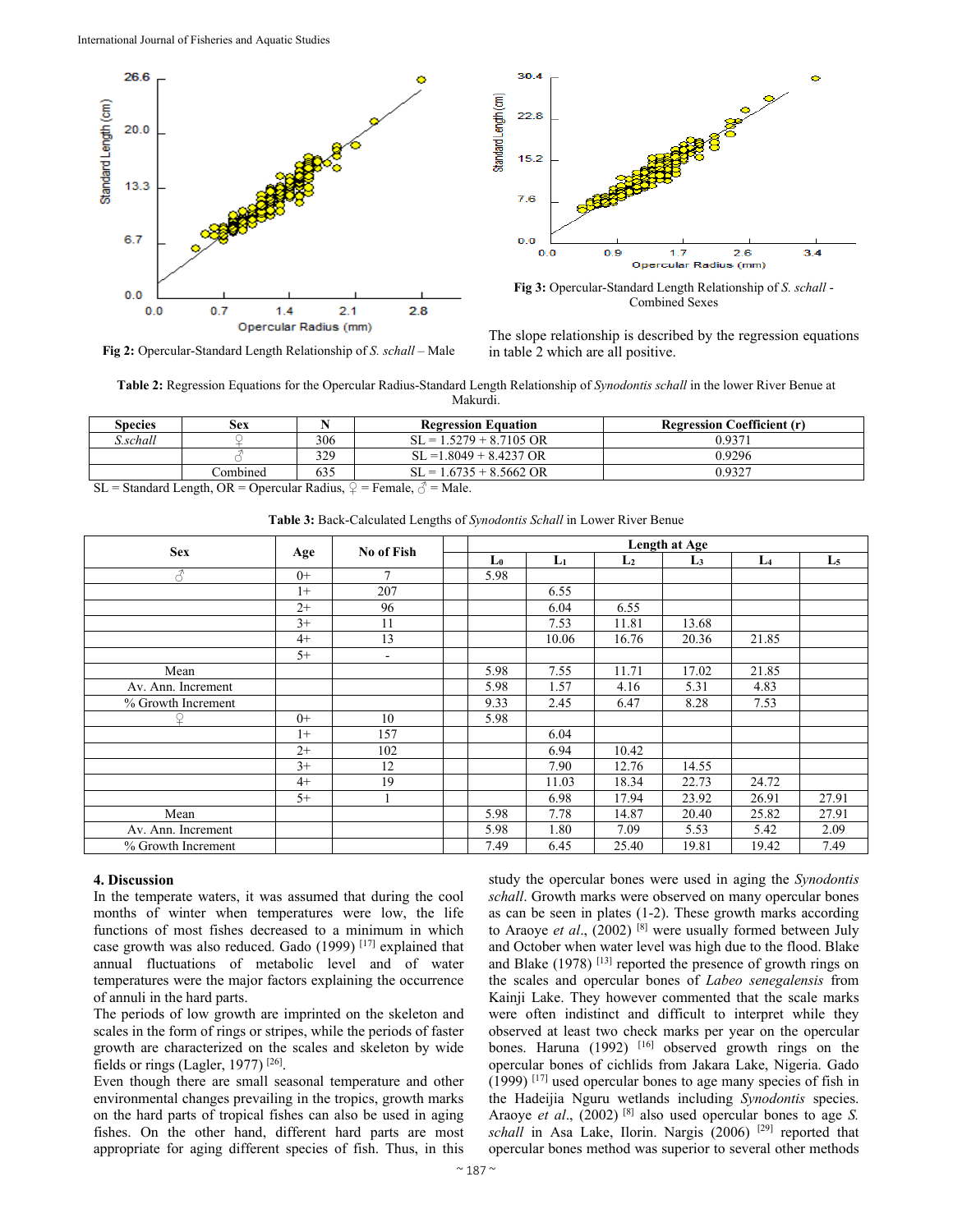of determining age and growth of Carp (*Cyprinus carpio*), while Khan and Khan  $(2009)$ <sup>[23]</sup> showed that opercular bones were the most suitable structures for ageing *Catla catla* and scales were the most suitable in *Labeo rhoheta* in India.

Fagade (1974) <sup>[16]</sup> attributed the growth marks on hard structures in tropical fish as a result of factors such as reproductive activity, feeding intensity, lower salinity, increased turbidity and reduced temperature during the rainy season in the Lagos lagoon. Abowei and Davies (2009) <sup>[2]</sup> attributed growth fluctuations in tropical and sub-tropical fishes to many factors such as environmental changes, food composition changes, competition with the food chain, changes in the physical and chemical properties of aquatic medium. The growth marks observed in this study may also be attributed to high turbidity, low oxygen and reduced feeding intensity during this period as this also coincided with the period of spawning.

The readings on the opercular bones in this research revealed that growth was slowed during certain period of the year and faster at other times. The period of slow growth coincided with the period of flooding which is from July to October in this part of country (Araoye, *et al*., 2002) [8]. This is also the period of spawning of these species in this area. The flooding of the river brings about changes in the hydrological, chemical and physical characteristics of the water body especially temperatures. Olaosebikan *et al*., (2006) [32] observed that seasonal changes in temperature and day length were less pronounced in tropical latitudes, therefore, suitable environmental conditions were governed more by the change in rainfall and water level, forming a sequence of wet and dry seasons than by physiological process.

From the opercular readings and the back calculations, it was observed that growth rate was rapid during the early years and gradually declined during the preceding years. Araoye *et al*.,  $(2002)^{8}$  explained that this was a usual phenomenon in some fishes in which wider gaps between the annular marks on the opercular of the fishes in their early years was an indication. This is due to the fact that the younger fishes were more involved in feeding activities than the matured ones which might be more engaged in reproductive activities and territorial protection, hence slowly declining growth curves for most fishes. However in piscivorous fishes such as *Lates niloticus* and *Clarias gariepinus* the growth rate could approach a straight line even up to 10 years Araoye *et al*., 2002) [8].

The highest *L<sup>∞</sup>* was 30.05cm in the females while the maximum length of 30.40cm was recorded in a female also. There was not much difference between the L<sup>∞</sup> and the maximum length of fish obtained indicating that the values obtained were reasonable for the species in the river.

Araoye (1997) [7] computed the L<sup>∞</sup> of *S. schall* in Asa Lake from the observed, back calculated, and integrated methods as 50.4cm, 49.5cm and 50.0cm respectively. Abowei and Hart (2009) [4] reported the L<sup>∞</sup> of *S.schall* to be 38.7cm, *S.clarias* 35.56cm and *S. membranaceus* 43.8cm from the Lower Nun River, Niger Delta. Midhat *et al*., (2012) [27] observed the L<sup>∞</sup> of 62.74cm, 64.24cm and 63.45cm for males, females and combined sexes respectively in *S. schall* in Egypt at Gizza.

The different asymptotic lengths observed in the different localities even in the same species can only be explained by the different environmental conditions in those areas or high fishing pressure. Spare *et al.*, (1992)<sup>[41]</sup> reported that growth of fishes differed from species to species and from stock to stock even within the same species as a result of different

environmental conditions. Abowei and Hart  $(2007)^{[3]}$ attributed the differences in the maximum size of *Chrysichthys nigrodigitatus* in the Lower Nun River to high fishing pressure, environmental pollution and degradation. King  $(1991)$  <sup>[21]</sup> had shown that the maximum size attained in fishes was generally location specific.

The hypothetical age at which length is zero  $(t_0)$  were all positive in *S. schall* male, female and combined sexes. Gado (1999)  $[17]$  reported positive t<sub>0</sub> values for the fishes of Hadeijia N'guru wetlands, North-Eastern Nigeria. Abowei and Hart  $(2007)$ <sup>[3]</sup> also reported positive t<sub>0</sub> values for the major cichlids and *Chryschthys nigrogiditatus* from Umuoserche Lake and Nun River respectively. Sambo and Haruna (2012) [38] also reported positive  $t_0$  values for the fishes of Adamu Ibrahim Lake, Kazaure, Jigawa state. These were *O. niloticus* 0.12 for males, 0.66 for females; *S. galilalaeus* 0.30 for males, 0.86 for females and *B. bayad* 0.50 for males, 0.85 for females. Pauly (1983)  $[34]$  stated that t<sub>0</sub> values were usually negative. King  $(1997)$  <sup>[25]</sup> reported that with negative t<sub>0</sub> values, juveniles tended to grow more quickly than the predicted growth curve for adults, and with positive  $t_0$  values, juveniles grew more slowly. Schnute and Fournier (1980) <sup>[39]</sup> stated that  $L_{\infty}$ , **K** and t<sub>0</sub> had no direct biological meaning and that values of  $L_{\infty}$  in particular were dependant on adequate sampling in the larger length classes.

The growth rate of this species in the river was 0.580, 0.570 and 0.430 in the females, males and combined sexes respectively. This shows that the rate at which the males and females of *S. schall* approach L∞ is similar.

The growth performance index of fishes (**Ø')** compares the growth performance of different populations of fish species in the same or different environments. In this study the growth performance indices of the female, male and combined sexes of *S. schall* were 2.756, 2.645 and 2.946 respectively. These values are in agreement with most values obtained in tropical fishes. Abowei (2009) <sup>[1]</sup> reported the growth performance index (Ø') of 2.63 in *Hemisynodontis membranaceus* from the fresh water reaches of Lower Nun River, Niger Delta. Abowei and Hart (2009) [4] observed the growth performance indices of 2.71 in *S. schall*, 2.63 in *S. membranaceus*, and 3.23 in *S. clarias* from the Lower Nun River, Niger Delta. Midhat *et al*.,  $(2012)$  <sup>[27]</sup> reported the growth performance indices in length of *S. schall* in River Nile at Gizza to be 2.689, 2.692 and 2.709 in the males, females and combined sexes respectively. Adedolapo (2007)<sup>[5]</sup> observed the growth performance index of 2.62 and 2.51 in *Schilbe mystus* in Asejire and Oyan Lakes respectively. Adedolapo (2007) <sup>[5]</sup> showed that Phi Prime ( $\varnothing$ ) were species specific parameters and gross dissimilarity of  $\varnothing$ values for a number of stocks of the same species or related species are an indicator of unreliability in the accuracy of estimated growth parameters. Thus the similarity of  $\varnothing$ ' related species in different tropical areas is an indication of the reliability of the computed growth parameters in this study. Baijot and Moreau (1997) <sup>[11]</sup> stated that the Ø' mean values of some important fishes in Africa ranged between 2.32-2.51, which they considered as low. Gatabu (1992)<sup>[18]</sup> indicated that besides the genetic makeup which determines the growth potential of the species, overfishing, diet type and its utilization could affect the growth performance index of a particular species. Even though the growth performance is a function of  $L_{\infty}$  increase in  $L_{\infty}$  leads to increase in growth performance and vice versa.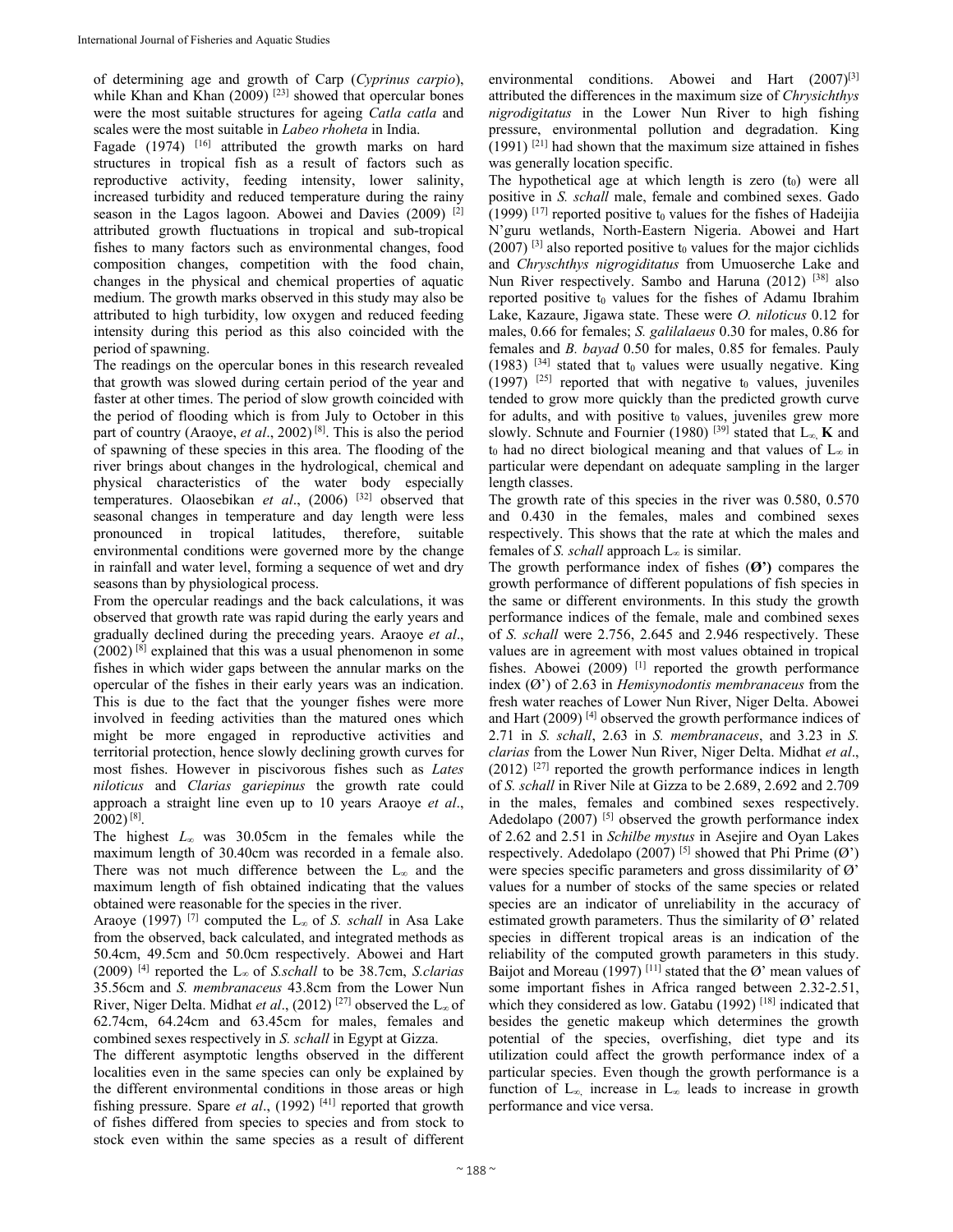# **5. Conclusion**

The study of age and growth of *Synodontis schall* in River Benue at Makurdi showed that opercular bones were a reliable part of the skeleton for the determination of age. The growth rate and the growth performance index were found to be good in the river.

## **6. Acknowledgment**

We are most grateful to the laboratory technicians, Mr. Waya, Joshua, Mrs. Shiriki, Dooshima, Mrs. Tyona Esther, Mr. Adanu, Peter and all the other Laboratory Assistants for their support during the practical. I cannot forget my students who assisted me in the practical, Miss Shima, Judith and Mr. Adi, Peter. We are also grateful to Mr. Iyough Atoo who used to drive us to the market to purchase the fishes. May God bless you all.

### **7. References**

- 1. Abowei JFN. Aspects of *Hemisynodontis membranaceus*  (Geoffrey- St, Hilare, 1809) Population Dynamics from the Fresh Water Reaches of Lower Nun River, Niger Delta, Nigeria. Advance Journal of Food and Technology 2009; 1(1):27-34.
- 2. Abowei JFN, Davies OA. Some Population Parameters of *Clarotes laticeps* (Rüppell, 1829) from the Fresh Water Reaches of Lower Nun River, Niger Delta, Nigeria. American Journal of Scientific Research 2009; 2:10-19.
- 3. Abowei JFN, Hart AI. Size, composition, age, growth, mortality and exploitation rate of Chrysichthys nigrodigitatus from Num River, Niger Delta, Nigeria. Afr. J. Applied Zool. Environ. Biol 2007; 9:44-50.
- 4. Abowei JFN, Hart AI. Some Morphometric Parameters of Ten Finfish species from the Lower Nun River, Delta, Nigeria. Research Journal of Biological sciences 2009; 4(3):282-288.
- 5. Adedolapo A. Age and growth of the African butter catfish, *Schilbe mystus* (Linnaeus, 1758) in Asajire and Oyan Lakes, South-Western Nigeria. Journal of Fisheries and Aquatic Sciences 2007; 2:110-119.
- 6. Adeyemi, S. O. and Akombo, P. M. (2012). Age and Growth of dominant Cichlids in Gbadikere Lake, Kogi state, Nigeria. *Animal Research International*, 9 (1): 1497- 1501.
- 7. Araoye, P. A. (1997). Bio-Ecology of a Mochokid *Synodontis Schall* (Bloch and Schneider, 1801) in Asa Lake, Ilorin, Nigeria. Ph. D. Thesis, University of Ibadan, 201.
- 8. Araoye, P. A., Fagade, S. O., and Jeje, C. Y. (2002). Age and growth study of *Syndontis schall* (Teleostei: Mochokidae) in the environment of Asa Dam, Ilorin, Nigeria. *Nig. Journal of Pure and Applied Sciences,* 17: 1235-1243.
- 9. Babatunde DO, Aminu R. Field Guide to Nigerian Freshwater Fishes. Federal College of Freshwater Fisheries Techonology, New Bussa, Nigeria, 1998, 13-83.
- 10. Bagenal TB, Tesch FW. Methods for Assessment of Fish Production I Freshwaters. T. B. Bagenal 9ed.) I. B. P. Handbook No. 33<sup>rd</sup>edn. Oxford Blackwell Publications, 1978, 365.
- 11. Baijot EJ, Moreau J, Bouda S. Hydrobiological Aspects of Fisheries in small reservoirs on Sahel region. Technical Centre for Agricultural and Rural Cooperation (ACP-EU). The Hague, Netherlands. In: Olele. N.F. (2011). Diet composition, Length/ Weight relationship and Condition

Factor of *Hyperopisus bebe occidentalis* (Lacepede, 1803) caught in Warri River*.* J. Basic. Appl. Res 1997; 1(9):998- 1005.

- 12. Beadle IC. The inland waters of Tropical Africa. Longman, 1974, 1-365.
- 13. Blake C, Blake BF. The use of Opercula bones in the Study of age and growth in *Labeo senegalensis* from Lake Kainji, Nigeria. J. Fish. Biol, 1978, 287-295.
- 14. Bertallanffy L Von. Quantitative laws in metabolism and growth. Q. Rev. Biol 1957; 32:217-231.
- 15. Fagade SO. Age determination in *Tilapia melanotheron* (Ruppell) in the Lagos Lagoon, Nigeria, with a diacussion of the environmental and physiological basis of growth markings in the tropics. In: Ageing of Fish (Ed. T.B. Bagenal). Unwin Brothers, England, 1974, 71-77.
- 16. Fagade SO. Observation o two species of *Tilapia* from the Lagos Lagoon, Nigeria. Bulletin, Del' I.F.A.N.T 1979; 41(3):627-653.
- 17. Gado ZM. Fish population dynamics and fish heavy metals interaction in the Hadejia-Nguru wetlands, North-Eastern Nigeria. PhD Thesis, Bayero University, Kano, Nigeria, 1999.
- 18. Gatabu, A. Growth Parameters and total Mortality in *Oreochromis niloticus* (Linnaeus) from Nyanza Gulf, Lake Victoria. *Hydrobiologia* 1992; 232:91-97.
- 19. Halim, A. I. A. and Guma'a, S. A. (1989). Some aspects of the reproductive biology of *Synodontis schall* (Bloch and Schneider, 1801) from the White Nile near Khartoum. *Hydrobiologia,* 178: 243 - 251.
- 20. Haruna AB. Aspects of Water Quality in relation to aspects of the biology of the fishes of Jakara Lake, Nigeria. M. Sc. Thesis, Bayero University, Kano, Nigeria, 1992, 187.
- 21. Holden M, Reed W. West African Freshwater Fish. *Longman Group Ltd*., 1972, 46-49.
- 22. Idodo-Umeh G. Freshwater fishes of Nigeria (Taxonomy, Ecological notes, Diet and Utilization). Idodo-Umeh Publishers Ltd. Benin City, Edo State, Nigeria, 2003, 11- 218.
- 23. Khan MA, Khan S. Comparison of age estimates from scale, opercula bone, otolith, vertebrae and dorsal fin ray in *Labeo rhoheta* (Halmilton), *Catla catla* (Halmilton), and *Channa marulius* (Halmilton). *Fisheries Research*, 2009; 100(3):255-259.
- 24. King RP. The biology of *Tilapia mariae* (Boulenger, 1899), (Pisces: Cichlidae) in a Nigerian Rainforest Stream. Ph.D Thesis. University of Portharcourt, Nigeria, 1991, 386.
- 25. King RP. Growth Performance of Nigerian fish Stocks. NAGA, the ICLARM Quarterly, 1997; 20(2):31-35.
- 26. Lagler KF, Bardach JE, Litter RR, Passimo DRM. Ichthyology. John Wiley and Sons Inc., 1977, 506.
- 27. Midhat AEK, Mohammed MNA, Seham AI. Environmental studies on *Synodontis schall* (Bloch and Schneider, 1801), (Pisces: Mochokidae) in The River Nile at Gizza Sector, Egypt: Biological aspects of Population Dynamics. Journal of Fisheries and Aquatic, 2012; 7:104- 133.
- 28. Mohr E. Bibliographic der Alters-und Waehstums-Bestimmungbei Fischr. J. Cons. CIEM 1927; 2(2):236- 258.
- 29. Nargis A. Determination of Age and growth of *Catla catla* (Ham.) from opercula bones. Journal of Bio-Sciences 2006; 14:143-145.